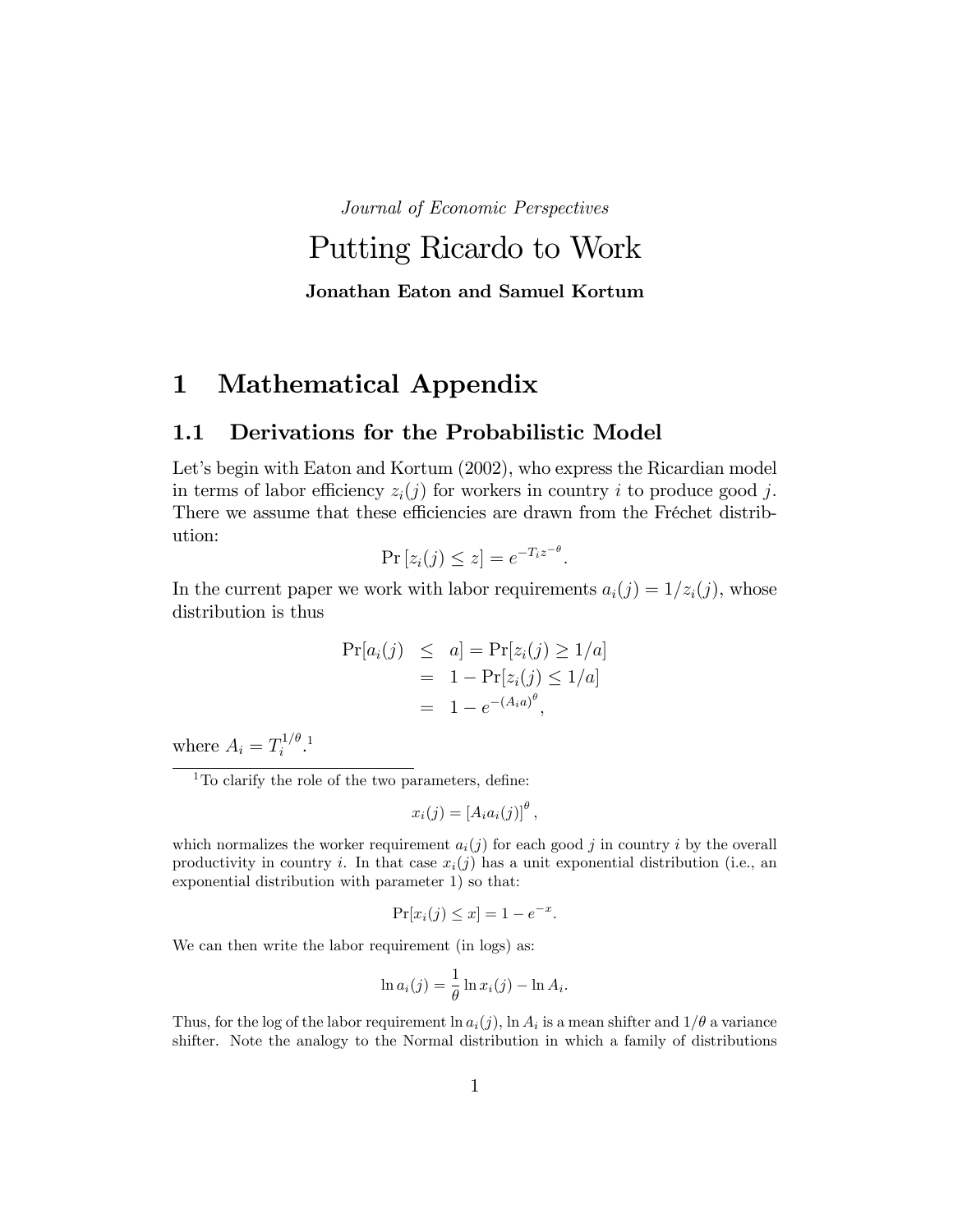We can use the distribution of labor requirements to derive the distribution of the cost  $c_{ni}(j) = w_i d_{ni} a_i(j)$  of good j if supplied by i to n:

$$
\Pr[c_{ni}(j) \le c] = 1 - e^{-(A_{ni}c)^{\theta}},
$$

where  $A_{ni} = A_i/(w_i d_{ni})$ . Taking the minimum cost of delivery to n, the distribution of prices is given by:

$$
F(p) = \Pr[p_n(j) \le p]
$$
  
= 1 - 
$$
\prod_i \Pr[c_{ni}(j) > p]
$$
  
= 1 - e<sup>-</sup>( $\bar{A}_{nP}$ ) <sup>$\theta$</sup> ,

where:

$$
\bar{A}_n = \left[ \sum_{i=1}^I \left( A_{ni} \right)^{\theta} \right]^{1/\theta} . \tag{1a}
$$

Integrating over the distribution of prices gives the price index:

$$
p_n = \exp\left(\int_0^\infty \ln(p) dF(p)\right) = \frac{\gamma}{\bar{A}_n},\tag{2}
$$

where  $\gamma = \exp(-\varepsilon/\theta)$  and  $\varepsilon = 0.5772...$  is Euler's constant.

The probability  $\pi_{ni}$  that a particular country i is the lowest cost source of a good in country  $n$  is:

$$
\pi_{ni} = \left(\frac{A_{ni}}{\overline{A}_n}\right)^{\theta}.
$$
\n(3)

With a unit continuum of goods and Cobb Douglas preferences, this probability becomes the trade share, the fraction of country  $n$ 's expenditure devoted to goods produced in country i.

Evaluating (3) at  $n = i$ , applying (2), and rearranging, we get the simple relationship between the real wage, productivity, and the home share  $\pi_{ii}$ , described in the text:

$$
\frac{w_i}{p_i} = \gamma^{-1} A_i \pi_{ii}^{-1/\theta}.
$$
\n
$$
(4)
$$

emerge by applying an additive shifter  $\mu$  and multiplicative shifter  $\sigma$  to a standard Normal random variable (with mean zero and variance 1).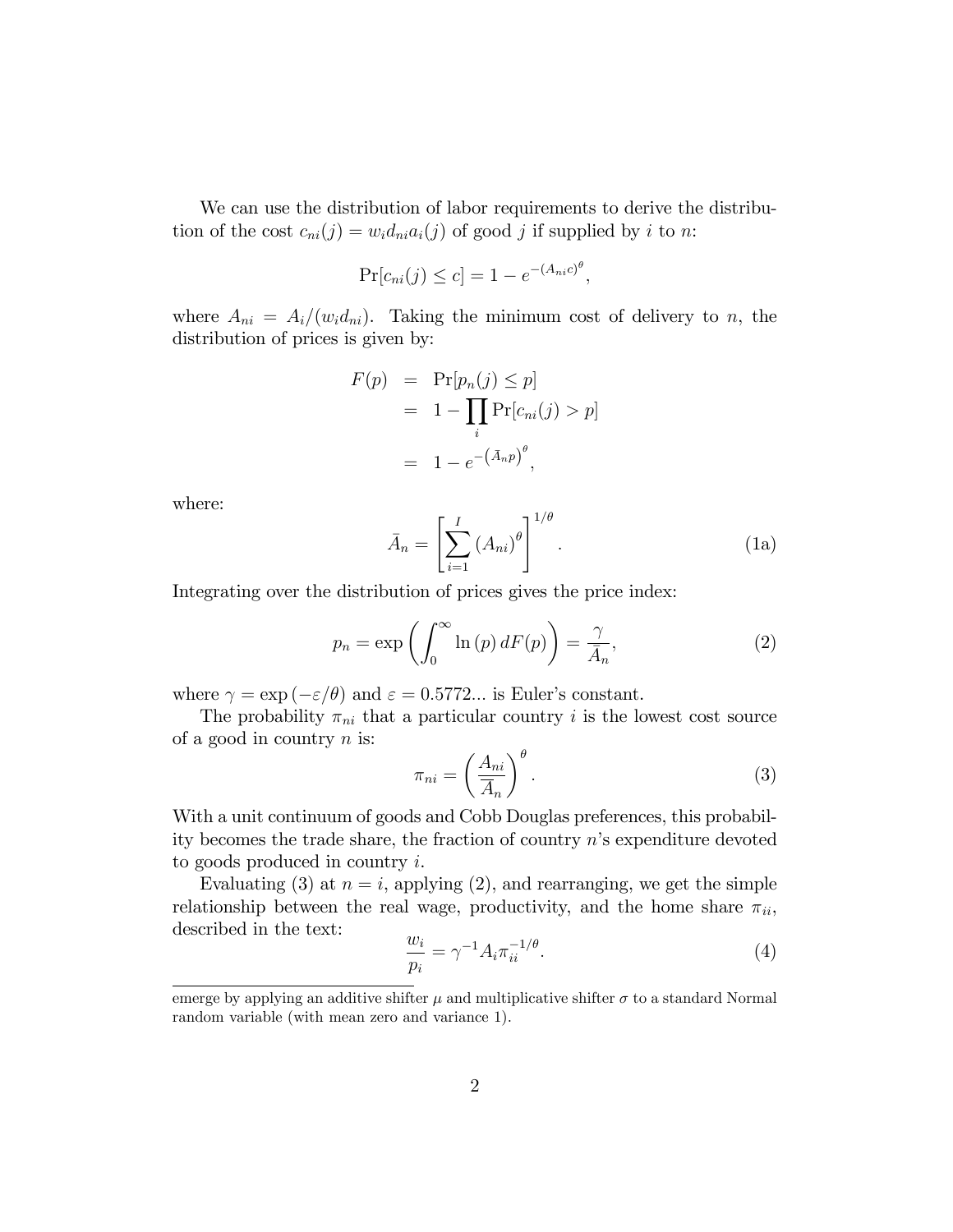The model is closed with conditions for labor market equilibrium. Denoting the labor endowment in country  $i$  by  $L_i$  and the trade deficit in country  $n$  by  $D_n$ , these conditions are

$$
w_i L_i = \sum_{n=1}^{I} \pi_{ni} (w_n L_n + D_n).
$$
 (5)

## 1.2 A Convenient Special Case

In general, solving these equations forces us to put numbers into a computer. But the special case in which there are no trade barriers, that is, with  $d_{ni} = 1$ for all  $i$  and  $n$ , delivers a simple and insightful solution (even though it takes us very far from reality).

In this case we can write  $A_{ni} = A_i/w_i$  so that  $\pi_{ni} = \pi_i$ , that is, country i has the same share in every destination n including itself. As we see below,  $\pi_i$  turns out to be not only country *i*'s share in each individual market n but also its share in world income Y .

Looking at (5) we can factor out  $\pi_i$  from the sum on the right-hand side. That sum is the same for any other source. Doing the same exercise for some other source  $i'$  and taking the ratio, the sum cancels, leaving us with:

$$
\frac{Y_{i'}}{Y_i} = \frac{w_{i'} L_{i'}}{w_i L_i} = \frac{\pi_{i'}}{\pi_i} = \left(\frac{A_{i'}/w_{i'}}{A_i/w_i}\right)^{\theta}.
$$
\n(6)

:

the relative GDP of countries  $i'$  and  $i$ . Solving for the wage ratio:

$$
\frac{w_i'}{w_i} = \left(\frac{A_{i'}^\theta / L_{i'}}{A_i^\theta / L_i}\right)^{1/(1+\theta)}
$$

To get the share of country  $i$  in world income  $Y$ , sum (6) across all sources  $i'$  giving us world GDP Y in the numerator. Inverting gives us:

$$
\pi_i = \frac{Y_i}{Y} = \frac{\left(A_i L_i\right)^{\theta/(1+\theta)}}{\sum_{n=1}^I \left(A_n L_n\right)^{\theta/(1+\theta)}}.
$$

Substituting this expression for the home share into (4), the real wage is thus:  $1/9$ 

$$
\frac{w_i}{p} = \gamma^{-1} A_i^{\theta/(1+\theta)} \left[ \sum_{k=1}^I \left( \frac{A_k L_k}{L_i} \right)^{\theta/(1+\theta)} \right]^{1/\theta} . \tag{7}
$$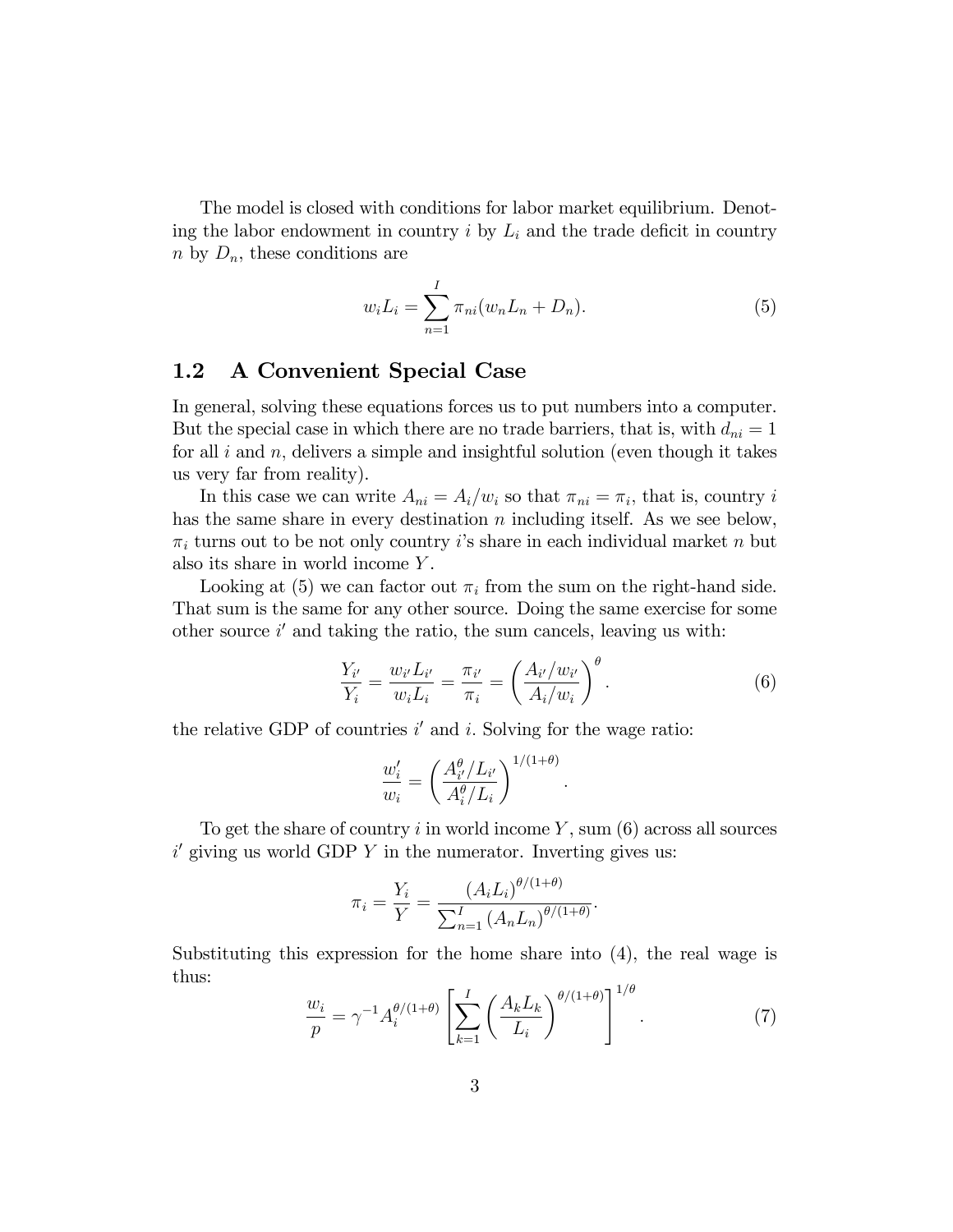### 1.3 Derivations for the Quantitative Model

The model used in the quantitative applications is augmented in several ways. First, we include intermediate inputs in production. The price index for these intermediates is  $p_i$  and their share in production is  $1 - \beta$  so that

$$
A_{ni} = \frac{A_i}{w_i^{\beta} p_i^{1-\beta} d_{ni}}.
$$

Second, we include non-manufactured services. Their share in final spending is  $1 - \alpha$  so that (5) becomes

$$
\alpha (w_i L_i + D_i) - D_i^M = \sum_{n=1}^I \pi_{ni} [\alpha (w_n L_n + D_n) - (1 - \beta) D_n^M],
$$

where  $D_i^M$  is country *i*'s trade deficit in manufactures. While we do not model trade in services, we acknowledge trade imbalances outside of manufacturing, so that  $D_i^M$  may differ from  $D_i$ .

We can express the equations of the model in terms of changes in the endogenous variables resulting from a counterfactual experiment. Substituting (1a) into (2), exponentiating, and then substituting in (3) we get:

$$
\hat{p}_n^{-\theta} = \sum_{k=1}^N \pi_{nk} \left( \frac{\hat{A}_k}{\hat{w}_k^{\beta} \hat{p}_k^{(1-\beta)} \hat{d}_{nk}} \right)^{\theta}.
$$
\n(8)

By a similar set of steps, and also using  $Y_i = w_i L_i$  we can write the labor market equilibrium conditions as

$$
\alpha \left( \hat{w}_i Y_i + D'_i \right) - D_i^{M'} \n= \sum_{n=1}^N \pi_{ni} \left( \frac{\hat{A}_i \hat{p}_n}{\hat{w}_i^{\beta} \hat{p}_i^{(1-\beta)} \hat{d}_{ni}} \right)^{\theta} \left[ \alpha \left( \hat{w}_n Y_n + D'_n \right) - (1-\beta) D_n^{M'} \right].
$$
\n(9)

These two sets of equations, (8) and (9), are what we solve for when conducting a counterfactual experiment. In these equations, the  $\pi_{nk}$  are calibrated to data on trade shares and the  $Y_n$  to data on GDP.

We calculate the change in a country's price level (including the prices of services) as

$$
\hat{P}_i = \hat{p}_i^{\alpha} \hat{w}_i^{1-\alpha}.
$$